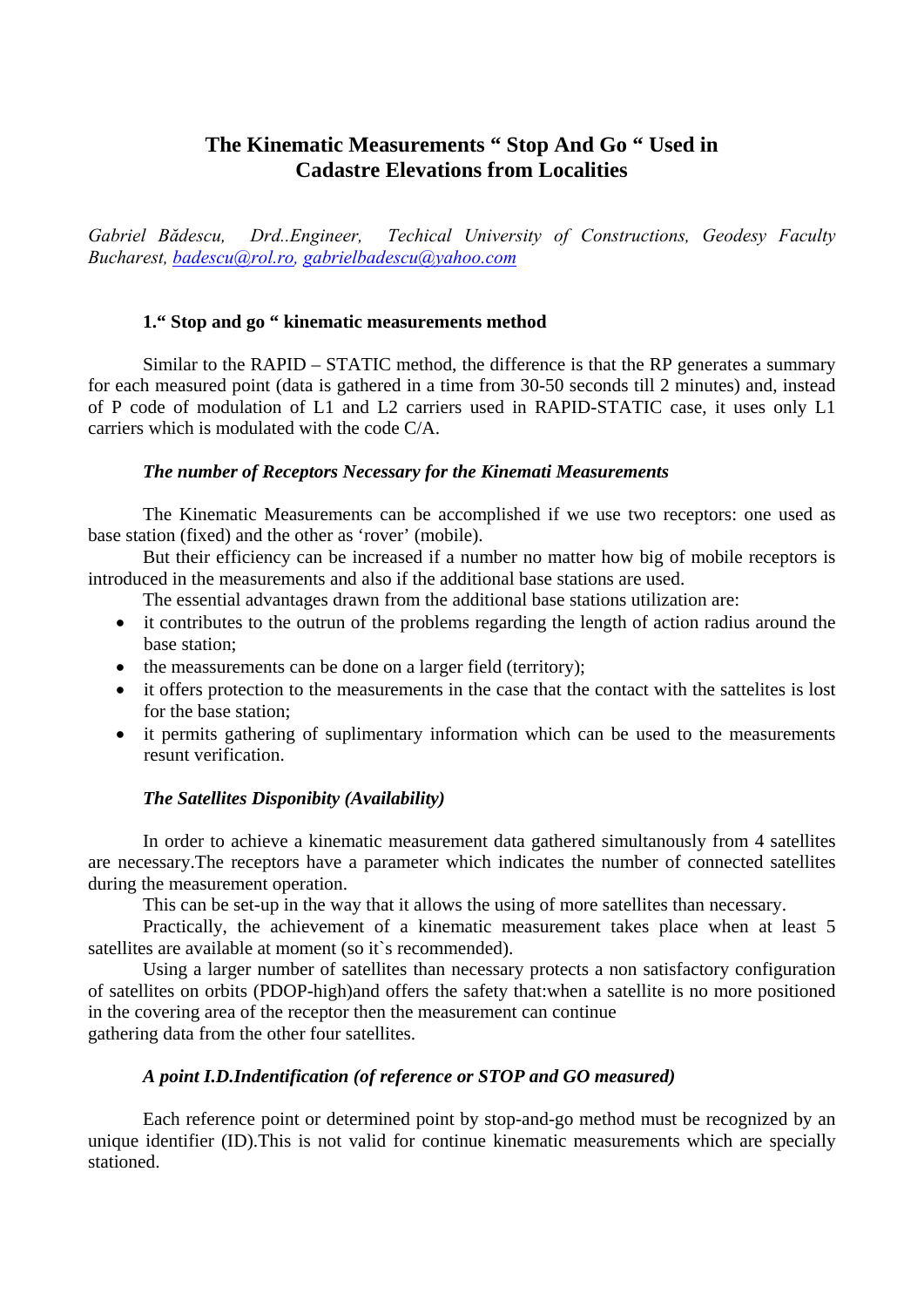This way any point in a measurement must be uniquely identified on the base of its IS: the ID is composed of eight characters and eliminates the problem which can appear as a result of mistaking points.

The most recommended way of solving this problem is that of giving an ID to each point since the moment of measurement planning. In the situations when the points are chosen in the very moment of measurement achievement, the operator must understand very well the importance of this fact and the ID of the point, ID which is introduced in receptor must be clearly written down in the field notebook.

If the mobile receptor is equiped with a " measurement controller " then besides the point ID can be easily introduced other comments.

## **2. The equipment and software necessa y fo kinematic measurements**

The necessary equipment for a base station:

- the receptor with the option to measure in kinematic mode;
- energy adequate supply;
- antennas and 3-5 m length antenna cable;
- two tripods and a fixation rod of the antenna at a constant height. The necessary equipment for each mobile receptor:
- a receptor with the option of kinematic measurements;
- an adequate portable power supply;
- antenna and 3-5 m length cable (the antennas are of the same sort as those for base stations if the measurements are initiated by antennas interexchange);
- a backbag for an easiest receptor transportation;
- optionally :a measurement controller.

## **3. Methods of kinematics measurements initiation**

## **3.1. Kinematic measurements with fixed base initialization**

The methods needs the knowledge of 2 reference points coordinates in WGS 84 system with an accuracy of +/-5 cm.

There isn`t a limit for the distance value between those two reference points but when the weather conditions are not appropiate the kinematic measurements initialization could be impossible when the initializing base is more than 10 m .

This method is used for the re-initializing of interrupted taking into account the fact that the reference points are dispersed on a pretty large zone.

The practical achievment mode on the (field)is the following:

1. On each of the two reference points ,from the ends of the base,the antenna is calibrated.

2. Each receptor is connected to its antenna and to a suitable power source .The antennas are measured and these values are introduced into receptors.

3. The soft-keys of LOG DATA recording is made active for the base station and, on the screen, its corresponding menu will appears.

4. The receptor sreen shows the menu of kinematic measurements.

5. The point ID is introduced now.

6. The parammeters antenna introduced.

7. The steps from 3 to 6 are repeated now paying a good attention to the point ID and to the antenna height.

8. Those two receptors are let to collect at least 8 epoques of simultanously recording, for better results at least 2 minutes of data are collected.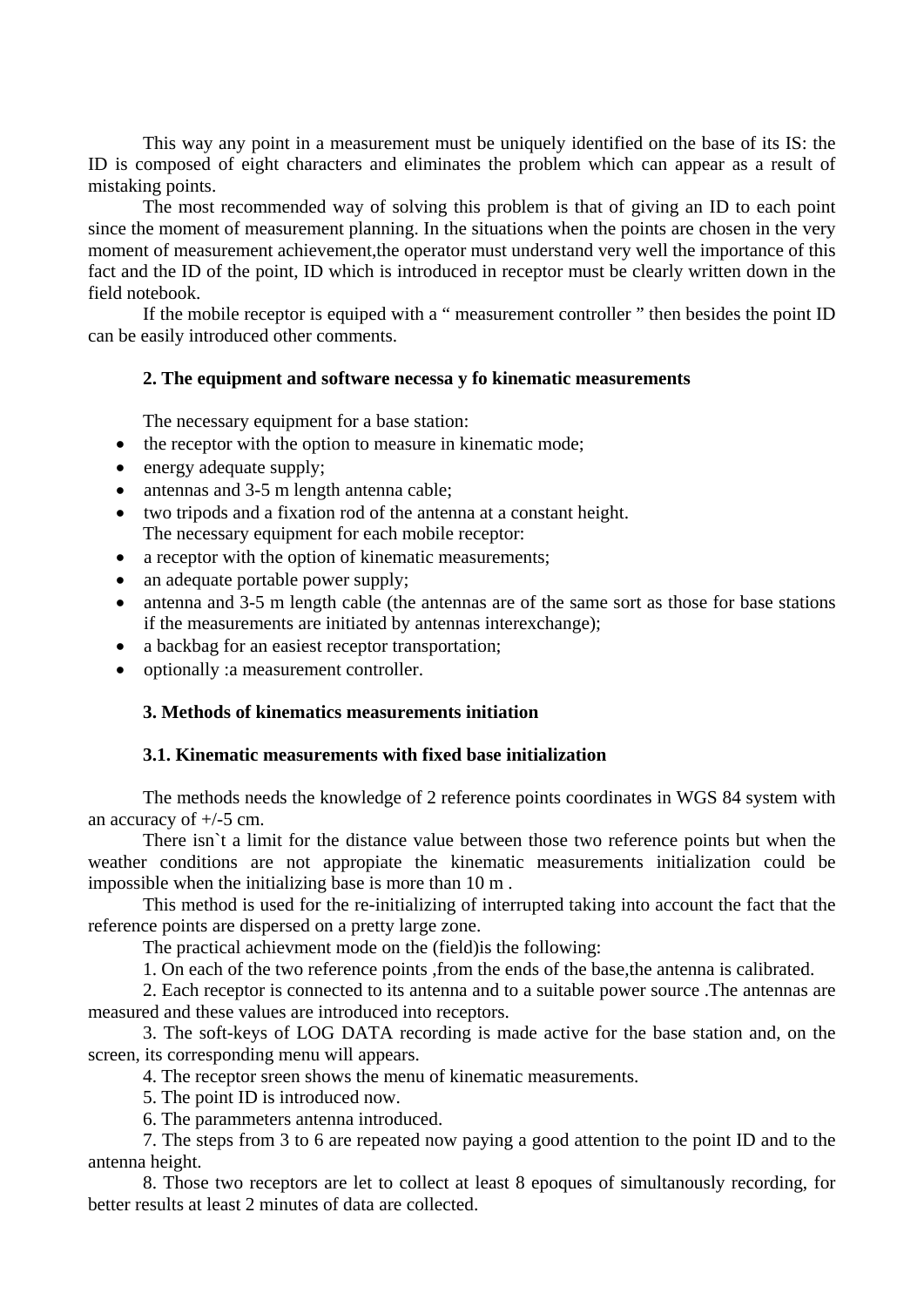9. After enough data are collected,at the mobile receptor the key ROVE is pressed and then its antenna can be moved from the point.The receptor must not be stopped for any moment in order to keep the coupling with the satellites.At this moment everything is ready for the beginning of kinematic measurements.

## **3.2. Kinematic Measurements initializing by antennas intercharge**

For this method the coordinates of reference point must be known with an accuracy at least equal with the accuracy necessary for measurements.

Another point which is called secondary point will have to be fixed and materialized next to the reference point at a distance from 2.5 m to 5 m.

To this point an ID is attached it`s materialized because there is a possibility to become restationary.

The coordinates of this point must be known in WGS84 systems .The reference station and the mobile receptor must have the same kind of antenna.

The steps of initializing by interchange achievement.

1. A tripod is put on the reference point.On the tripod the antenna is assembled. Similary for the second point.

2. At the reference station receptor LOG D T is pressed and the following meniu results:

3. a) The case of double frequency receptors;

b) Receptors with simple frequency.

- 4. The receptor shows the menu of kinematic measurements.
- 5. The point ID is introduced.
- 6. The antenna parameters are introduced now.
- 7. The steps from 2 to 6 are repeated also for the mobile receptor.
- 8. The receptor must be let to record at least 80 epoques of simultanously recording.

9. The key ROVE is pressed at each receptor.

10. The receptor antennas are deassembled and they are inter-changed :the tripods must not be moved from their positions and the receptors must not be closed.

11.The static KEY is pressed now at each receptor ,the points ID are introduced and also the antenna heights.

12.The receptor are let to gather at least 20~25 epoque or at least 2 minutes of data.

13.The antennas are inter-changed again and the steps from 9 to 12 are repeated.

14.At the mobile receptor the key ROVE is pressed and its antenna is moved from the tripod and a stick with constant height.

At this moment on,everithing is set for the kinematic measurement to begin.

#### **4. The multiple reference stations used at the kinematic measurements**

At a kinematic measurement two or more reference stations can be used.These stations are placed in a dispersed way in a interested zone.

This way of kinematic measurements approaching has some advantages.

- it offers protection against the contact breaking at the reference station because it is supposed that no matter what problem would affect one of them it wouldn`t affects the others
- it permits a larger measurement zone than in the case of single station wich can cover an area with a 1 km radius at most
- the multiple reference stations give the possibility that :at the data post processing a variety of problems can be detected .These problems regards the data gathering as a high PDOP, for instance, or a weak initializing of merasurements from a technical point of view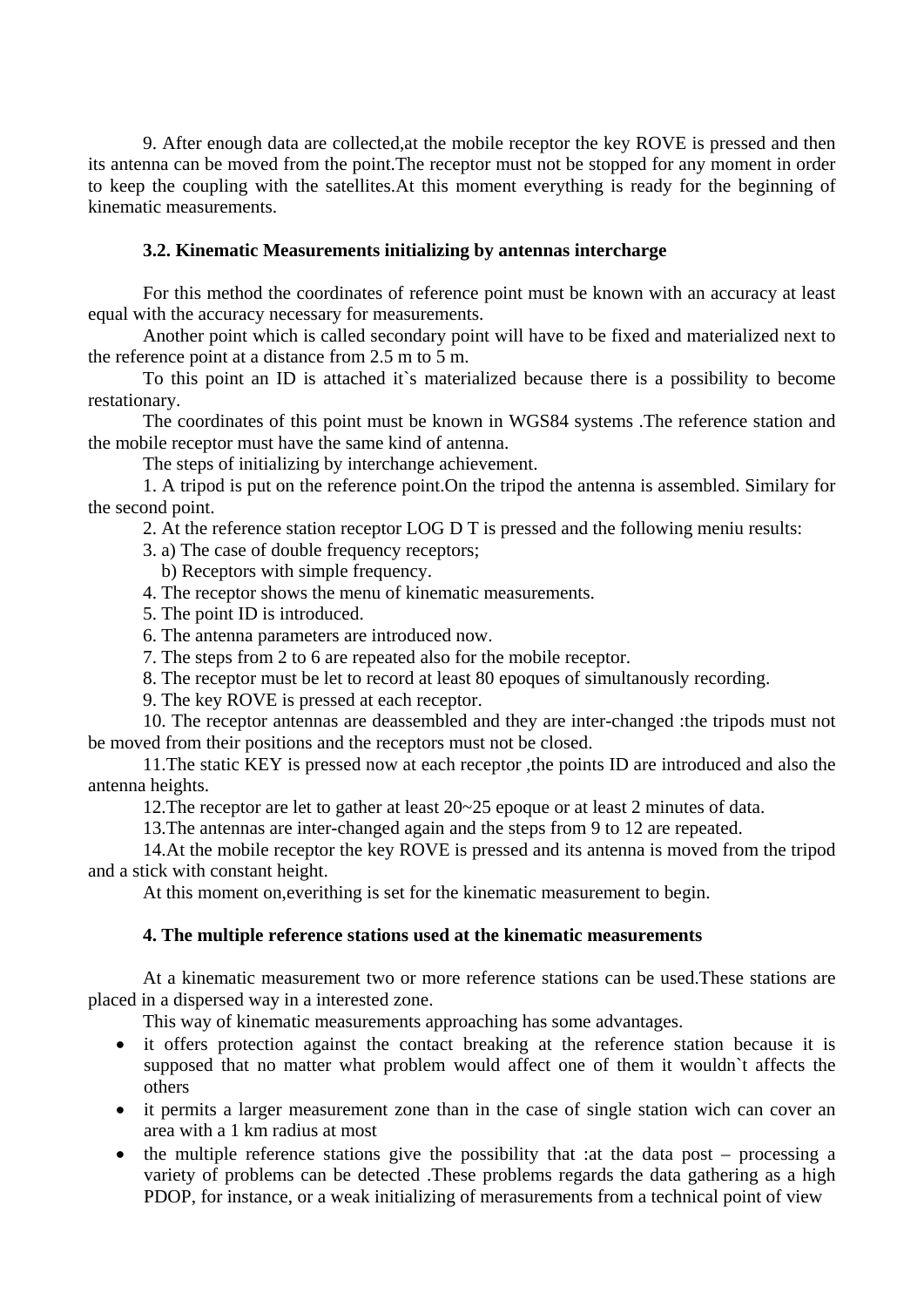The kinematic measurements solving ,measurements of multiple base, implies the fact that each measured point must be stationed as many times as the numbers of reference stations and at an interval of time between stationings of at least 15 minutes.

This way it will be corrected with a set of independent observations and enough to valorify at maximum the installed reference stations.

The procedure of a kinematic measurement achievment with stations of multiple base is a direct one: the step of initializing is simply repeated for each reference stations. For instance: if there are two reference stations and two receptors then it will be accomplished 4 initializing procedures (each mobile receptors with each station).

The initializing of a kinematic measurement method with fixed bases has the advantage that it can initialize any number of base stations and mobile receptors at the same time:the receptors om all points of reference are simply initializing and they are arranged the way, that the stations can collect data simultanously.

#### **5. The achievement of a kinematic measurement Stop-and-go**

At the moment it is supposed that the measurement has been initialized. The base station collects data in the reference point; the mobile receptor is in ROVE mode and the antenna is attached at the protection disc.

Achievement steps:

- the mobile receptor is moved to the first point:
- the antenna is centred on the point;
- the soft-key STATIC is pressed and on the screen appears STATIC W IT state on first line.

The curent point ID is introduced (of 8 characters): if the points measured consecutively have as ID-s consecutive numbers then naturally only the ID of the first point will have to be introduced.

The receptor will increment the last 4 characters of the ID each time when you press STATIC. During the measurements the ID of each point is still verified to be sure that this is correct.

Only for the first point to measure the soft-key INPUT/CHNGS is pressed.

CHANGES is selected to fix the antenna parameters.This step is not necessary for the next points but only when the antenna height has been modified from any reason.

The mobil receptor is let to collect at least 2 data epoques.When the message from the first line modifies from STATIC W IT and appears the soft-key ROVE then the mobile receptor has collected sufficient information for a valid observation.

By collecting 8-10 epoques the quality and trust in measurements can be improved.

The soft-key ROVE is pressed.

If there are more points to measure go back to step 1.

If the point to measure was the last one then the measurement ends.

In conclusion,during the measurement an important attention must be payed to the following steps:

- Press ROVE-key before moving the antenna to another point.
- When the antenna is moved, take care to avoid the lost of the signals from satellites in any of these moments.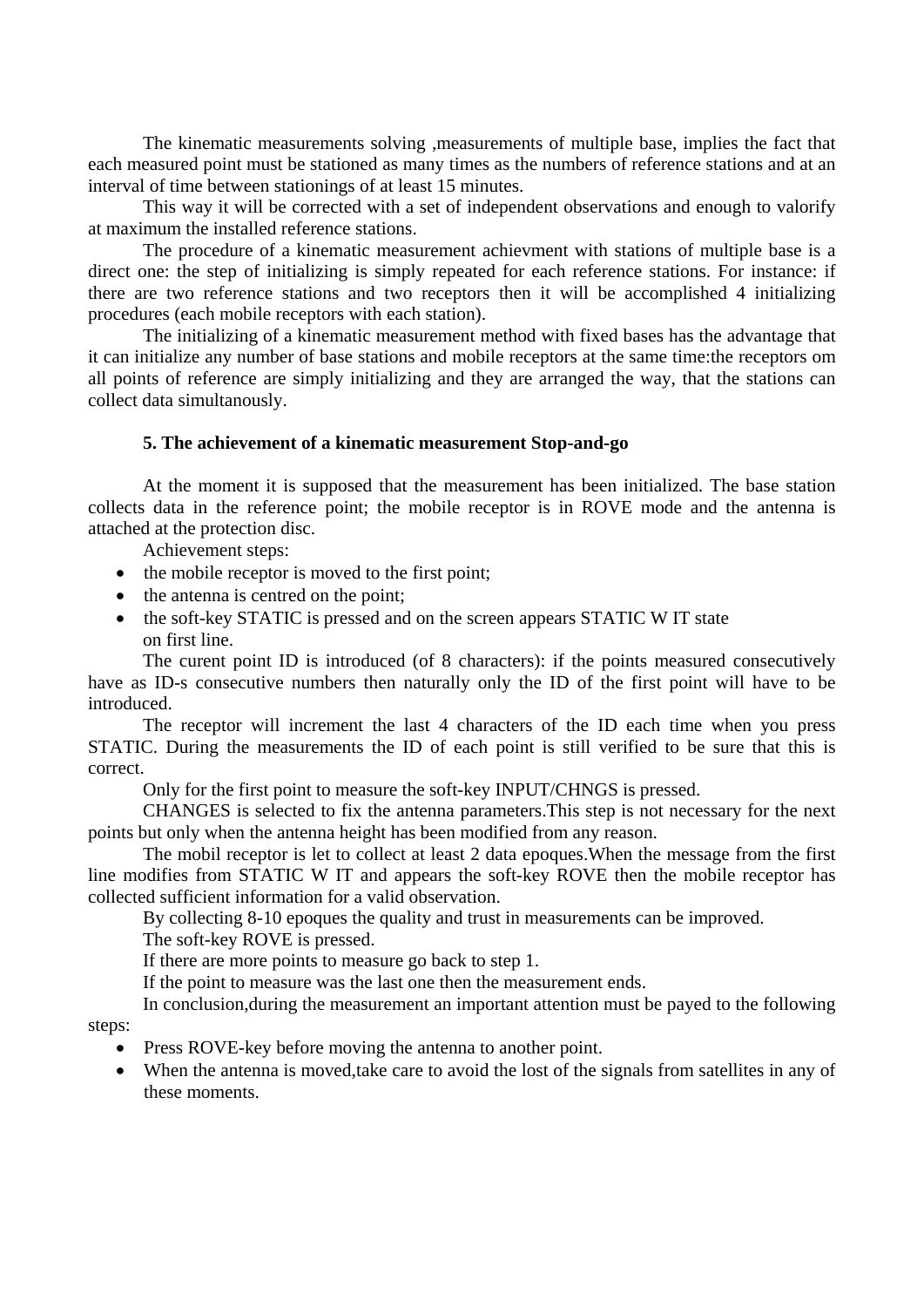## **6. Reinitializing of measurement**

The procedure of kinematic measurements is very sensitive to the loss of the contact with the satellites, effect caused by cyclical slides of them.

If the incidents which has interrupted the measurement might repeat then some measures to avoid it must be taken.

For instance:let's say that receptor lost the contact with the satellites because of some obstructions, then, it is recommended to follow another tract.

When the measurement is interrupted due to the loss of coupling with the satellites, the receptor emits a sonorous signal whose intensity can be modified.In this case, the receptor must be reinitialized before going to the effective measurement.

There are two modalities of receptor reinitializing:

- coming back to an already measured point;
- the achievement of one of the initializing procedure used at the beginning of measurement.

The method is a procedure of reinitializing by coming back to a previous measured point:could be any point successfully measured from the current measurement and not necessarily the lost one.

Any of the initializing procedure at the beginning of the kinematic measurement can be used here, too.

Practically the reinitializing on the fixed base is recommended because this is the only method which doesn't ask the turning back to the base station :the mobile receptor will be able to go to an any reference point.

If this point doesn`t exists ,one can be created in the respectively point (of interruption by a control measurement achievement).

This is an attractive approaching because the receptor has FST-STATIC function wich permits a verry correct determination of a reference point in less than a 20 minutes observation.

To achieve a F ST-STATIC measurement,the mode of kinematic measurement must not be necessarily interrupted.

After assemblying the antenna the key STATIC is simply pressed as if a kinematic measurement woulod have been achieved and information is collected during a properly time interval as :

- 8 minutes of recording if 6 satellites are contacted
- 15 minutes of recording if 5 satellites are contacted
- 20 minutes of recording if there are 4 satellites contacted

During the periods with high PDOP or an unproperly availability of satellites it is cautions to achieve a FAST-ST TIC measurement because this has the possibility to announce when the observation is complete.

## **7. The contact loss at the reference station**

The contact loss or a high PDOP recording at the reference station is the most seen cause of failure during the kinematic measurement, because it can`t be known that is happened even the base station station is permanent followed.That`s why a plan of measurement must be done and the base station must be established very carefully in order to keep the coupling with the satellites.

We can find that such an incident tok place at the base station by comparing the continual measurement from the mobile receptor.

Accordingly with the facts above, regarding the kinematic measurement STOP and GO method, cadastre detail points were measured also with the total stations.For a better appreciation of kinematic method precision we have the next example.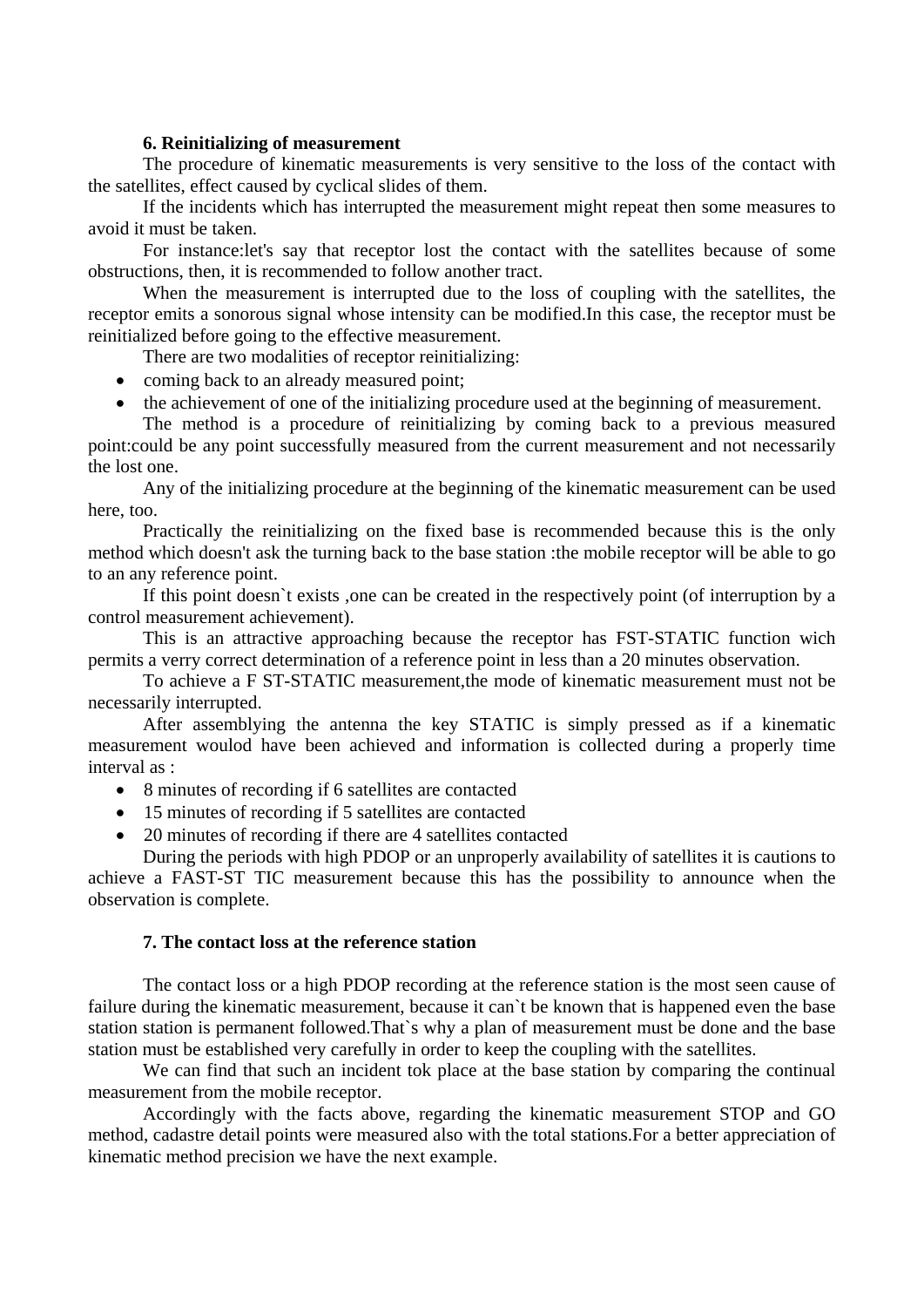#### **8. Study case: Fieni town**

In the case study regarding measurements made in Fieni town,everithing happened as following:

The interested zone was studied and the places for the stations placing were marked for the cadastre using total stations -their numbers :13 stationsbeing imposed by the conditions on the field ,elevations time being of 3 days.

The points on the property edges were elevated ,also on the corners of houses, stables ,hencoops ,edges between yards,buildings and gardens.Where this was impossible, then distances were measured with the tape-measure in order to determine the frames of constructions,time being very important .

The metodology of details collection necessary for the cadastre plans needed to use: drafts and specific code and unfolded itself in normal conditions.

Regarding the GPS technology used,here the kinematic measure method was used, the procedure: STOPandGO post processing .Two recptors were used, these being of Trimble Hoose type of geodesical class on two wave length: L1,L2

On the field the operations were unfolded like after a planning at the office ,using the planning program of the Geomatics Office Trimble Soft " Plan " on the field were done:

- a study and discovering possible tracts to gather the cadastre details through specific points.
- and the fix station place was chosen as being the point GPS 35, previously determined by GPS technology when Fieni town network was achieved.

This point had the coordinates determined in WGS 84 system and in national coordinates system that means in stereographical plan of projection (Stereo 70).The crew was an 3 person one and the measurements tooked two and a half days.

The result presentation is given in tables 1 and 2 and the Fieni data processing is presented also.The measurement in Fieni were done with Trimble 4000 SSE which works on two frequencies and the processing was done using the Trimble Geomatics Office Soft. This was possible because the data from the Trimble receptors were unloaded with the Trimble geomatics Office Soft.

During the measurement the geometry of satellites was periodically verified, expressed by the value of PDOP which was shown on the receptor screen especially when only 4 satellites were receptioned .

The stationing at kinematic measurements is very short that`s why the high values of PDOP influenced negatively the obtained results.

If the PDOP value is high and measurements are done in a point then the obtained results won`t have the proper acuracy.

So the measurements results for different PDOP levels can be resumed as:

- PDOP  $<$ 3 ideal for measurements
- $5 < PDOP < 3 still acceptable for measurements$
- PDOP  $>5$  wait for PDOP decreasing

It is not reccomended to do kinematic measurements when PDOP value is equal or greater than 5,this thing can lead to wrong results,with errors,because of the non-satisfactory position of satellites.

The unfolding mode of kinematic measurements is not different, when we use an electronic notebook of field as receptor interface.

Infrormation as: point characteristics,line or surface characteristics as long as the receptor is in the Kinematic mode could be introduced.

Tables with comparative study for coordinates from Fieni intravillan town, Dambovita county ,are presented in table 1 with coordinates in stereo to projection system classicaly determined with the total station and the by GPS technology,STOP and GO method.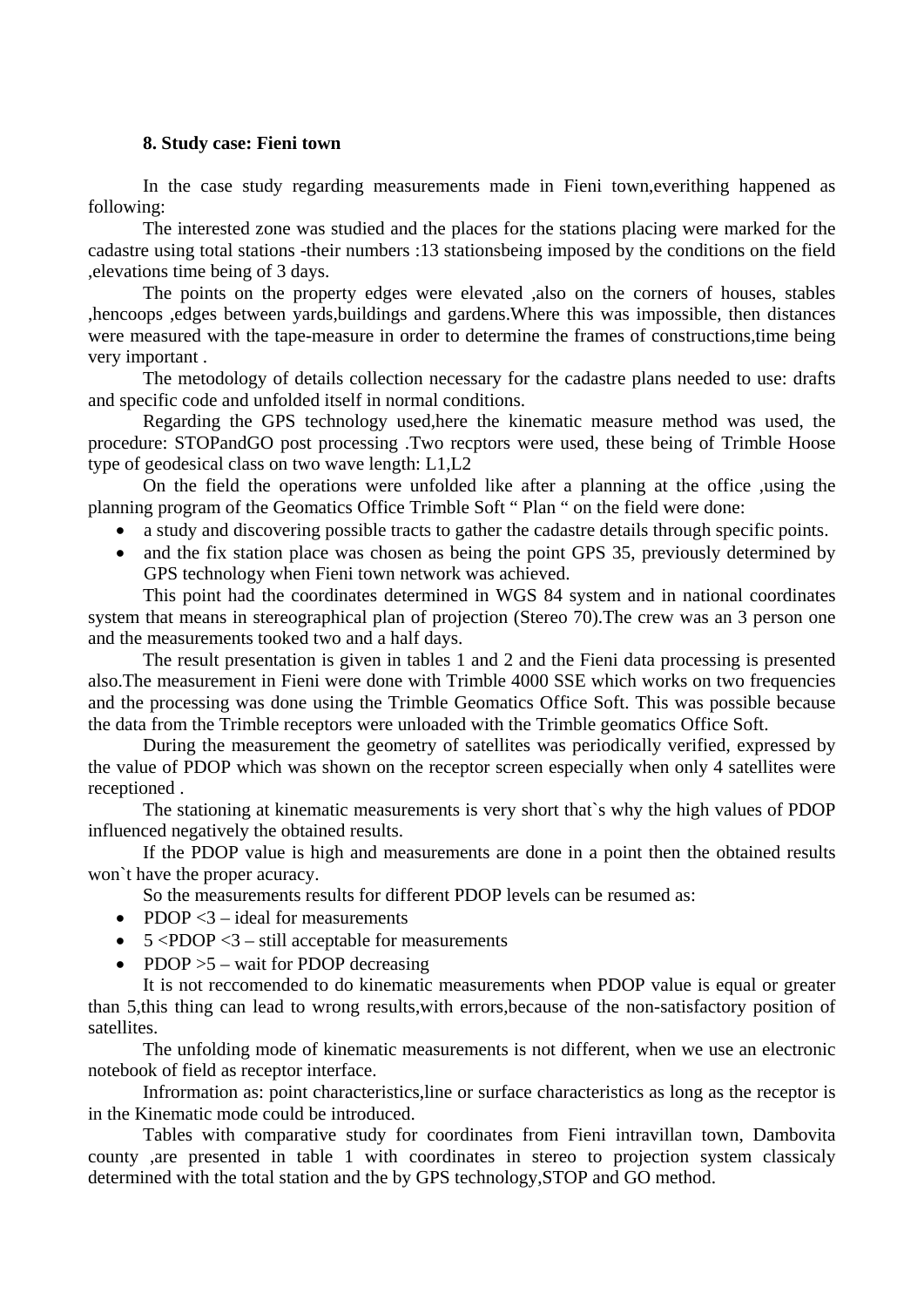In table 2: coordinates in Stereo to projection system,classicaly determined with total station and determined by GPS technology STOP and GO method, with the accuracies for Fieni downtown.

In picture 2: the comparative study regarding the necessary time for cadastre detatils elevations both with total stations and with GPS technology. This study is presented: with percentagesin the second A picture, and as number of days in the second B picture.

Picture 1 presents the comparative study elevated surface with GPS technology comparing with total elevated surfaces.

Picture 1 presents the comparative study elevated surface with GPS technology comparing with total elevated surfaces :in percentage – picture 1 B, and in hectares – picture 1 A.

After the GPS kinematic measurements and analyzing the results in cadastre elevations (down town) the following conclusions must be precised:

- kinematic measurements method in real time and "STOP and GO " post-processing assure a higher precision of measurement.
- time of measurements is shorter because the number of station is much smaller than in total in total stations measurement case.
- down town the measurement time is much smaller than the time with the total stations because it is not elevation points and the distances can be long (on L1 till approximatively 5 km and on L1,L2 over 5 km)
- kinematic measurements in real time can be done if there is a network of permanent stations dispersed at distances of 30 – 20 Km with fewer GPS aparatures, because the role of the fixed station is taken by permanent stations.

The Comparative Study-Coordinates Differeces Fieni Town – Intravillan

| Point<br>Number | Determined with total stations |            | Determined GPS | Differences<br>coordinates |                               |          |
|-----------------|--------------------------------|------------|----------------|----------------------------|-------------------------------|----------|
|                 | X(m)                           | Y(m)       | X(m)           | Y(m)                       | $\Delta x$ (m) $\Delta y$ (m) |          |
|                 | 386133.310                     | 382988.480 | 386133.321     | 382988.498                 | $-0.011$                      | $-0.018$ |
| 2               | 386131.490                     | 382993.300 | 386131.486     | 382993.324                 | 0.004                         | $-0.024$ |
| 3               | 386127.980                     | 382992.110 | 386127.972     | 382992.124                 | 0.008                         | $-0.014$ |
| 4               | 386127.070                     | 382994.330 | 386127.082     | 382994.346                 | $-0.012$                      | $-0.016$ |
| 5               | 386123.290                     | 382992.880 | 386123.272     | 382992.895                 | 0.018                         | $-0.015$ |
| 6               | 386126.060                     | 382985.650 | 386126.071     | 382985.634                 | $-0.011$                      | 0.016    |
| 7               | 386131.710                     | 382993.510 | 386131.732     | 382993.525                 | $-0.022$                      | $-0.015$ |
| 8               | 386130.690                     | 382996.100 | 386130.682     | 382996.085                 | 0.008                         | 0.015    |
| 9               | 386130.470                     | 382962.690 | 386130.485     | 382962.682                 | $-0.015$                      | 0.008    |
| 10              | 386121.510                     | 382984.460 | 386121.524     | 382984.445                 | $-0.014$                      | 0.015    |
| 11              | 386115.780                     | 382982.180 | 386115.776     | 382982.196                 | 0.004                         | $-0.016$ |
| 12              | 386118.600                     | 382975.100 | 386118.621     | 382975.122                 | $-0.021$                      | $-0.022$ |
| 13              | 386116.400                     | 382974.210 | 386116.418     | 382974.232                 | $-0.018$                      | $-0.022$ |
| 14              | 386117.630                     | 382970.880 | 386117.618     | 382970.895                 | 0.012                         | $-0.015$ |
| 15              | 386119.200                     | 382967.110 | 386119.213     | 382967.116                 | $-0.013$                      | $-0.006$ |
| 16              | 386123.840                     | 382969.040 | 386123.852     | 382969.059                 | $-0.012$                      | $-0.019$ |

Table 1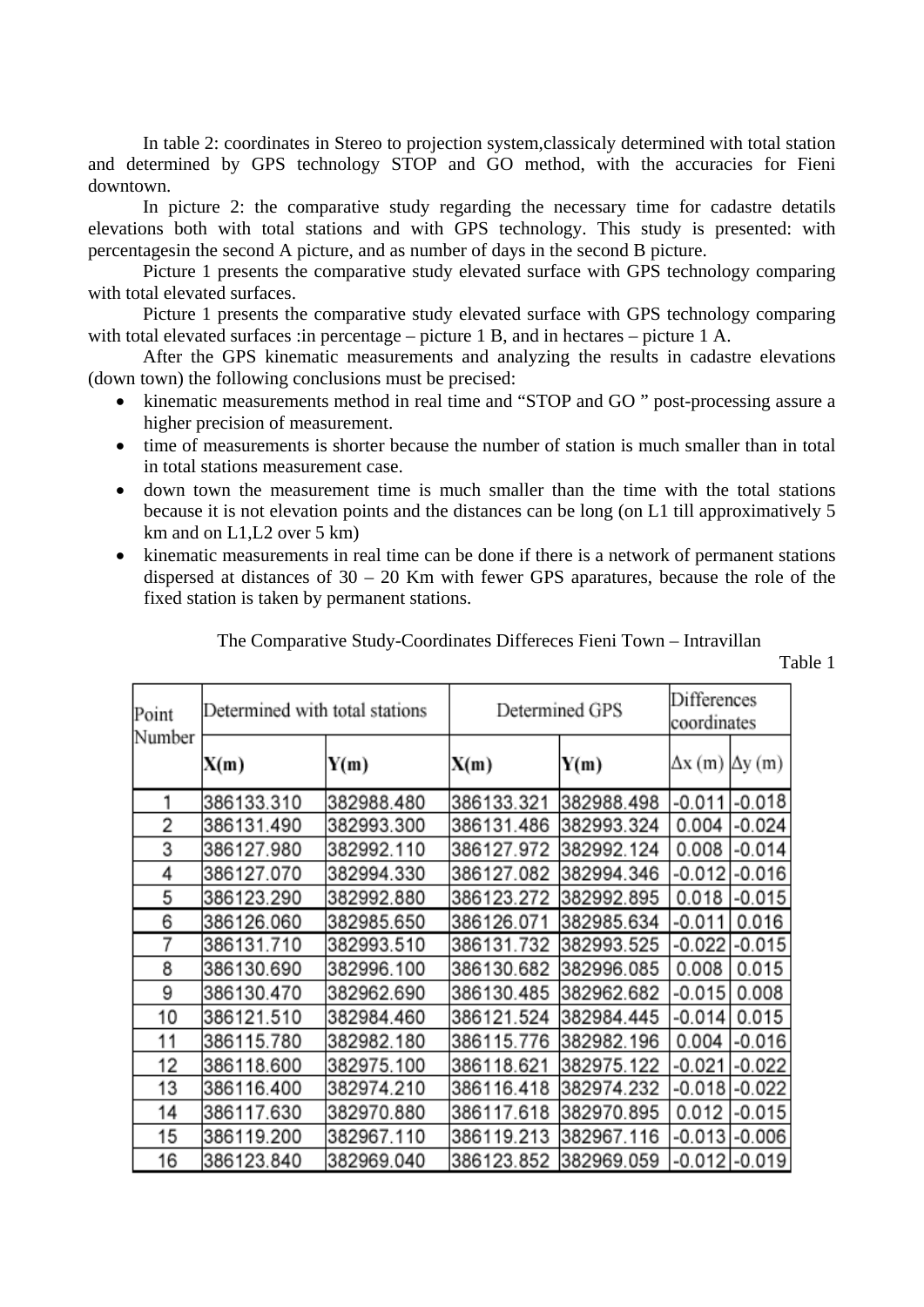|               | Determined with total stations Precisions Determined GPS |            |       |      |                             | Precisions |
|---------------|----------------------------------------------------------|------------|-------|------|-----------------------------|------------|
| Point         |                                                          |            |       |      |                             |            |
| Number $X(m)$ |                                                          | Y(m)       | st(m) | X(m) | Y(m)                        | st(m)      |
|               |                                                          |            |       |      |                             |            |
|               | 386133.310                                               | 382988.480 | 0.043 |      | 386133.321 382988.498 0.021 |            |
| 2             | 386131.490                                               | 382993.300 | 0.043 |      | 386131.486 382993.324 0.022 |            |
| 3             | 386127.980                                               | 382992.110 | 0.043 |      | 386127.972 382992.124 0.020 |            |
| 4             | 386127.070                                               | 382994.330 | 0.043 |      | 386127.082 382994.346 0.022 |            |
| 5             | 386123.290                                               | 382992.880 | 0.043 |      | 386123.272 382992.895 0.023 |            |
| 6             | 386126.060                                               | 382985.650 | 0.043 |      | 386126.071 382985.634 0.022 |            |
| 7             | 386131.710                                               | 382993.510 | 0.043 |      | 386131.732 382993.525 0.022 |            |
| 8             | 386130.690                                               | 382996.100 | 0.043 |      | 386130.682 382996.085 0.024 |            |
| 9             | 386130.470                                               | 382962.690 | 0.043 |      | 386130.485 382962.682 0.022 |            |
| 10            | 386121.510                                               | 382984.460 | 0.043 |      | 386121.524 382984.445 0.021 |            |
| 11            | 386115.780                                               | 382982.180 | 0.043 |      | 386115.776 382982.196 0.022 |            |
| 12            | 386118.600                                               | 382975.100 | 0.043 |      | 386118.621 382975.122 0.023 |            |
| 13            | 386116.400                                               | 382974.210 | 0.043 |      | 386116.418 382974.232 0.022 |            |
| 14            | 386117.630                                               | 382970.880 | 0.043 |      | 386117.618 382970.895 0.020 |            |
| 15            | 386119.200                                               | 382967.110 | 0.043 |      | 386119.213 382967.116 0.022 |            |
| 16            | 386123.840                                               | 382969.040 | 0.043 |      | 386123.852 382969.059 0.023 |            |

The Comparative Study – coordinated precisions Fieni Town – Intravillan



Comparative study regarding the elevated surface with total stations and with GPS technology.

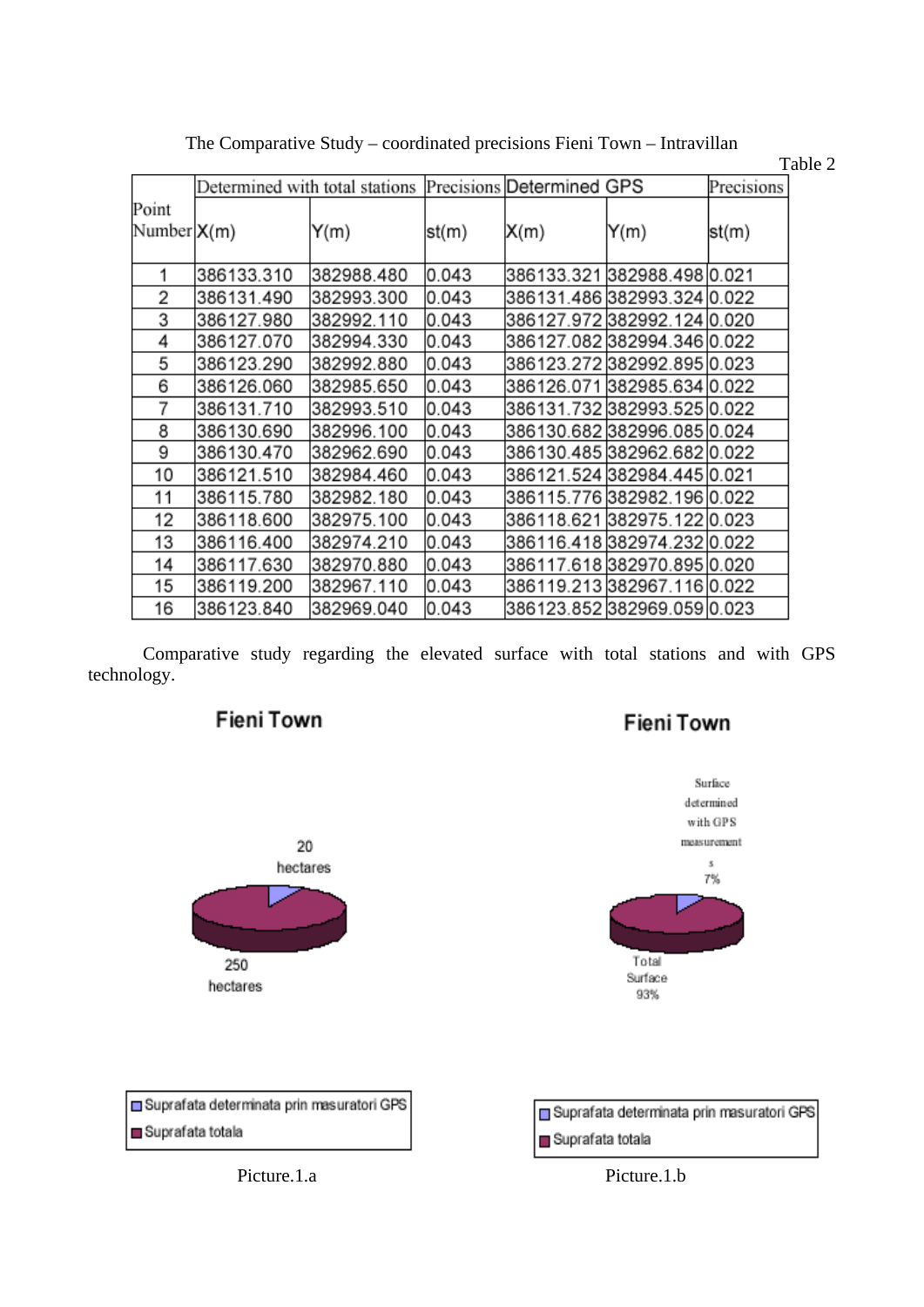

The comparative study regarding the necessary time for cadastre detail elevations with total stations and with GPS technology.

Picture.2.b Picture.2.a

According with the met situations, the following con lusion can be drawn:

- in towns and cities with an average density of buildings, the GPS method can be used at a percentage of 70-80 %,using also auxilliary points;
- in towns and cities with a high density GPs methods can be used a percentage of 50-60% with auxiliary points and combining them with classical elevations.

The case study did measurements using GPS technology in cadastre elevations using measurements only from the NAVSTAR-GPS system satellites and ,in this case, the results are very good. If the GLONASS system satellites or the new GALILEO European System satellites were used instead then we would have at least  $6\neg 12$  visible satellites which is very well for cadastre measurements, here being necessary at least 4 satellites.

## **Bibliography**

1 -Badescu.G.-The Actual Situation Regarding GPS Technology Used in Cadastre Elevations (LIFTS)– Essay 1 st Master`s Dergree Bucharest, 2001

2 -Badescu.G.-Some Aspects of GPS technology Used in Cadastre Elevations – Essay 2 nd Master`s Degree Bucharest, 2002.

3 -Badescu.G.-Some Contributions to yhe GPS Technology Used in Cadastre Elevations – 3 rd Essay Master``s Degree, Bucharest, 2002

4 -Neuner Johan,Savulescu Constantin,Moldoveanu Constantin Study ecording the Posibility of Coordinates Determination in Stereographical Projection 1970 using the GPS Technology – National Simposium –Ed.Determination Modern Technology Recording and Archivation

5 -Neuner Johan " Global Positioning Systems " MatrixRom Publishing House, Bucharest, 2000